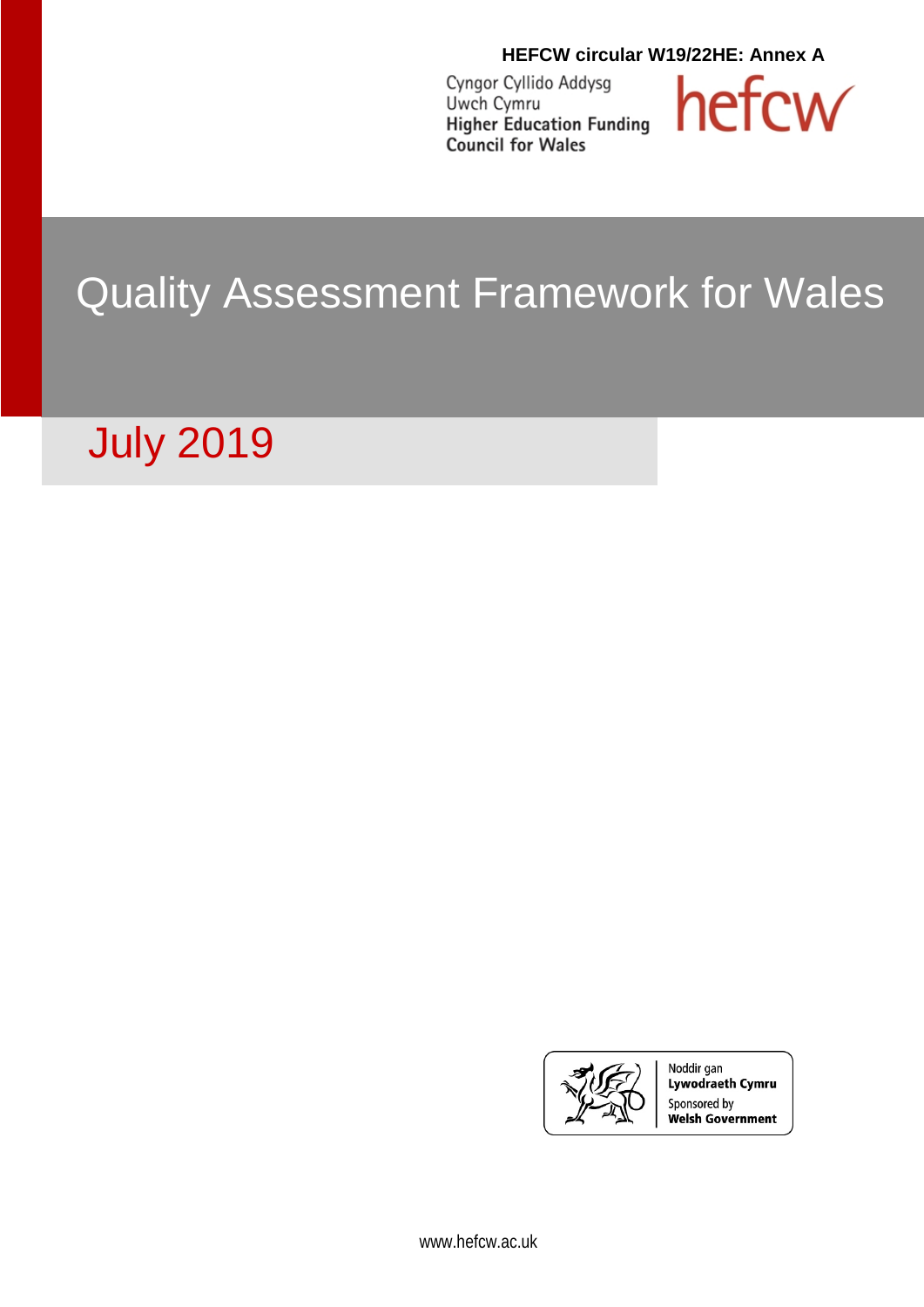## **Introduction**

- 1. The Quality Assessment Framework (QAF) for Higher Education in Wales sets out the mechanisms through which HEFCW will assure itself that the quality of education, or a course of education, provided by or on behalf of regulated institutions meets the needs of those receiving it. It sets out how HEFCW takes account of its statutory responsibility for ensuring that assessment is carried out of the provision offered by or on behalf of regulated institutions, and how we are assured of quality when an institution applies for a Fee and Access Plan.
- 2. The Framework will continue to be updated as appropriate, taking account of consultation, so *it is the responsibility of users to ensure that they are*  **using the most recent version**. We will clearly indicate on our [website](http://www.hefcw.ac.uk/policy_areas/learning_and_teaching/qa_fa_wa.aspx) when we publish updates.
- 3. HEFCW has received confirmation that the Framework meets the Home Office requirements for educational oversight. This means that regulated institutions meet the quality requirements for Tier 4 status.

## **Background**

4. The [Higher Education \(Wales\) Act 2015](http://www.legislation.gov.uk/anaw/2015/1/pdfs/anaw_20150001_en.pdf) (the 2015 Act) sets out interventions that apply where HEFCW is satisfied that the quality of education or a course provided by or on behalf of a regulated institution is, or is likely to become, inadequate to meet the reasonable needs of students. These are detailed in HEFCW's [Statement of Intervention.](http://www.hefcw.ac.uk/documents/publications/circulars/circulars_2016/W16%2037HE%20Annex%20B%20Full%20Statement%20of%20Intervention.pdf)

## **Areas of UK comparability**

- 5. The Quality Assessment Framework will achieve UK 'read-across' through the following shared mechanisms:
	- Shared degree standards, through the UK-wide Framework for Higher Education Qualifications [\(FHEQ\)](http://www.qaa.ac.uk/publications/information-and-guidance/publication?PubID=2718#.WZbz7WxK1aR);
	- A strengthened external examining system;
	- A shared approach to the quality-related elements of the Baseline Regulatory Requirements;
	- The Register [of Higher Education Providers,](http://www.hefce.ac.uk/reg/register/) with discussions ongoing between the parties regulating higher education to move towards a more UK-wide approach;
	- The ability of Welsh institutions to participate in the Teaching Excellence Framework, if they wish.
- 6. In developing this work HEFCW has monitored, and will continue to monitor, developments in other parts of the UK to evaluate any impact on Wales. We will also work to ensure that any changes to Quality Assessment (QA) in Wales do not impact adversely on the reputation of provision internationally.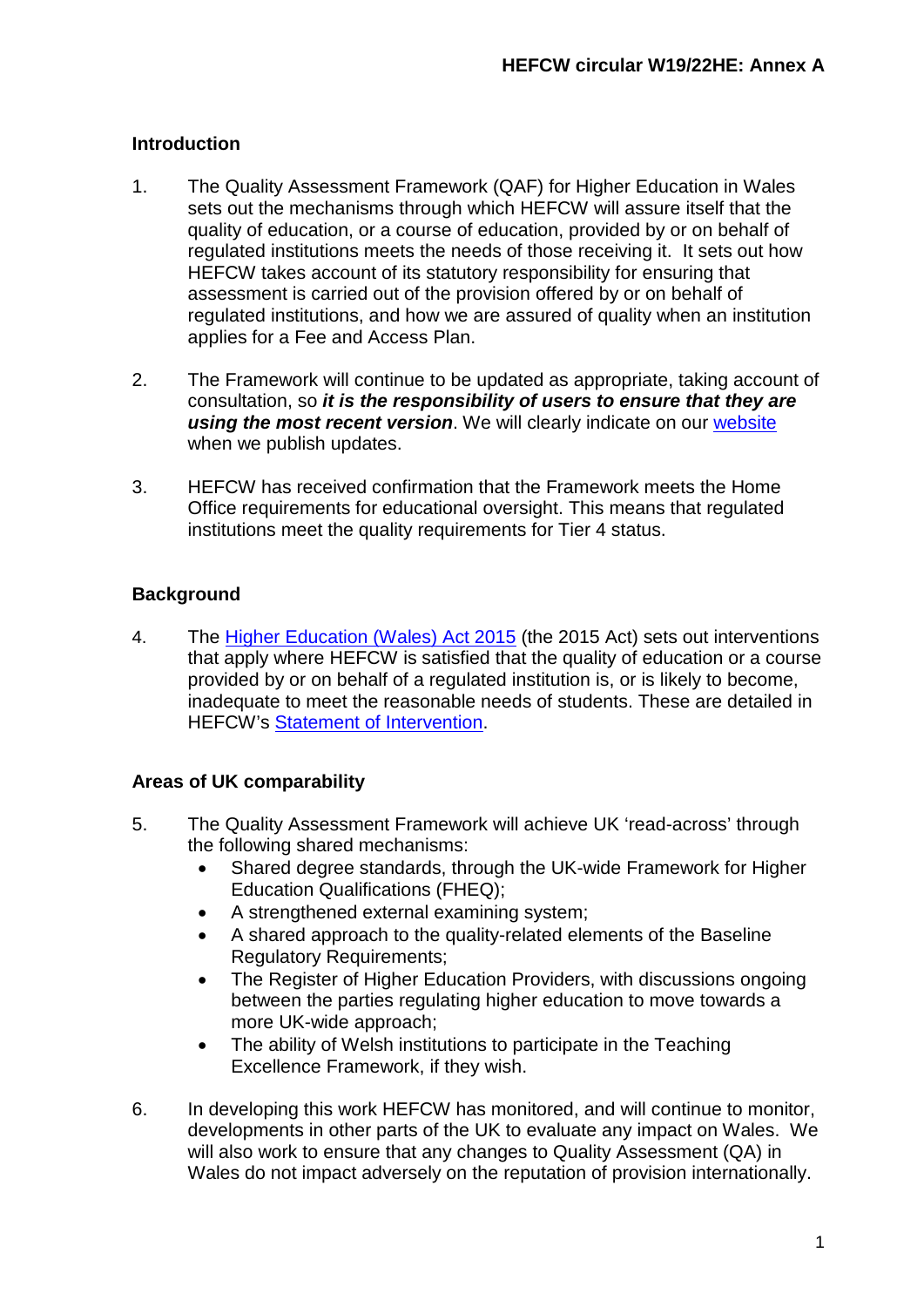## **Key features**

- 7. The key features of the quality assessment framework for Wales are as follows:
	- (i) The removal of cyclical funding body-commissioned peer review visits to re-test baseline quality requirements for established providers;
	- (ii) The re-shaping of a provider's own review processes to ensure that these are focused on improving student outcomes and the student academic experience;
	- (iii) Placing greater emphasis on the role of governing bodies for providing assurances about quality and standards matters;
	- (iv) The more systematic use of student and other data by funding and regulatory bodies to monitor the performance of providers;
	- (v) The use of existing funding and regulatory body assurance mechanisms.
- 8. In addressing HEFCW's statutory responsibilities for quality we use the [European Standards and Guidelines](https://enqa.eu/wp-content/uploads/2015/11/ESG_2015.pdf) (ESG) as a key reference point.

## **Principles**

- 9. The principles of the framework are as follows. The quality assessment system:
	- (i) Is based on the autonomy of higher education providers with degree awarding powers to set and maintain academic standards, and on the responsibility of all providers to determine and deliver the most appropriate academic experience for their students wherever and however they study;
	- (ii) Uses peer review and appropriate external scrutiny as a core component of quality assessment and assurance approaches;
	- (iii) Has students integrated as partners in the design, implementation, monitoring and reviewing of processes to improve the quality of their education;
	- (iv) Provides accountability, value for money, and easily understood assurance to students, and to employers, government and the public, in the areas that matter to those stakeholders, both in relation to individual providers and across the sector as a whole;
	- (v) Works well for increasingly diverse and different missions, and types of providers, and ensures that providers are able to experiment and innovate in strategic direction or in approaches to learning and teaching;
	- (vi) Adopts a risk- and evidence-based approach to co-regulation to ensure that regulatory scrutiny focuses on the areas where risk, or the potential for risk, to standards and/or to the academic experience of students or the system is greatest;
	- (vii) Intervenes early and rapidly but proportionately when things go wrong;
	- (viii) Provides support for new or less mature providers, while ensuring that the threshold for entry into the sector is set at a level sufficient for an appropriately high quality academic experience and secure degree standards;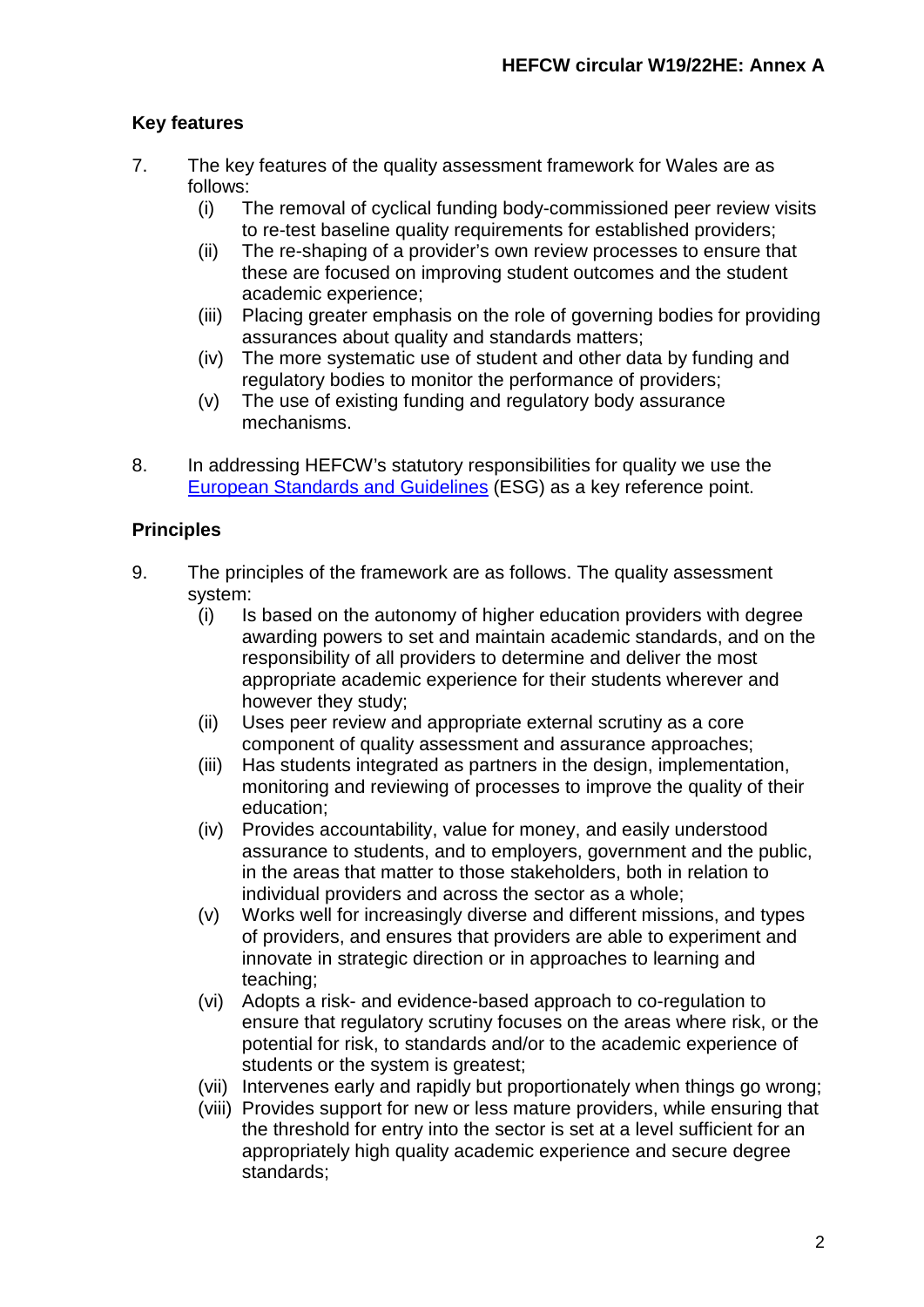- (ix) Uses a robust evidence base to ensure that opportunities for continuous improvement are identified and exploited by all providers;
- (x) Maintains, as far as is possible in a devolved system, a UK-wide approach;
- (xi) Protects the reputation of the UK higher education system in a global context;
- (xii) Ensures that the overall cost and burden of the quality assessment and wider assurance system is proportionate.

#### **Baseline regulatory requirements**

- 10. In March 2016 the funding bodies in England and Northern Ireland published a revised operating model for quality assessment, for implementation from 2016/17. This model was underpinned by a set of baseline regulatory requirements, consisting of external reference points that already existed in the higher education landscape. The requirements were designed to ensure that all providers operating in the higher education system are able to deliver a high quality academic experience for students, to protect degree standards, and the student interest more broadly.
- 11. The baseline regulatory requirements are a core component of the approach to assessing the quality of higher education in England, Northern Ireland and Wales. While a different set of regulatory requirements apply in Scotland (under the Further and Higher Education (Scotland) Act 2005), all four nations agree on the core principles the requirements represent. They also agree that: students are entitled to a high quality academic experience; students' interests should be protected; and degree standards should be comparable across the UK. The baseline will be kept under review to ensure it remains appropriate in response to developments in the different countries of the UK.
- 12. The baseline requirements are as follows:
	- The frameworks for higher education qualifications, as set out in the UK Quality Code for Higher Education;
	- The Expectations of the UK Quality Code for Higher Education:
	- The relevant code of governance;
	- The providers' relevant obligations under consumer law;
	- The relevant good practice framework for handling complaints and academic appeals;
	- The financial sustainability, management and governance requirements of the relevant funding body, and mission and strategy for higher education provision.

In addition there are some Wales only baseline requirements, as follows:

- Welsh language requirements;
- Alignment with the Credit and Qualifications Framework for Wales;
- Core and common practices within the Quality Code, characteristics statements and subject benchmark statements, where appropriate.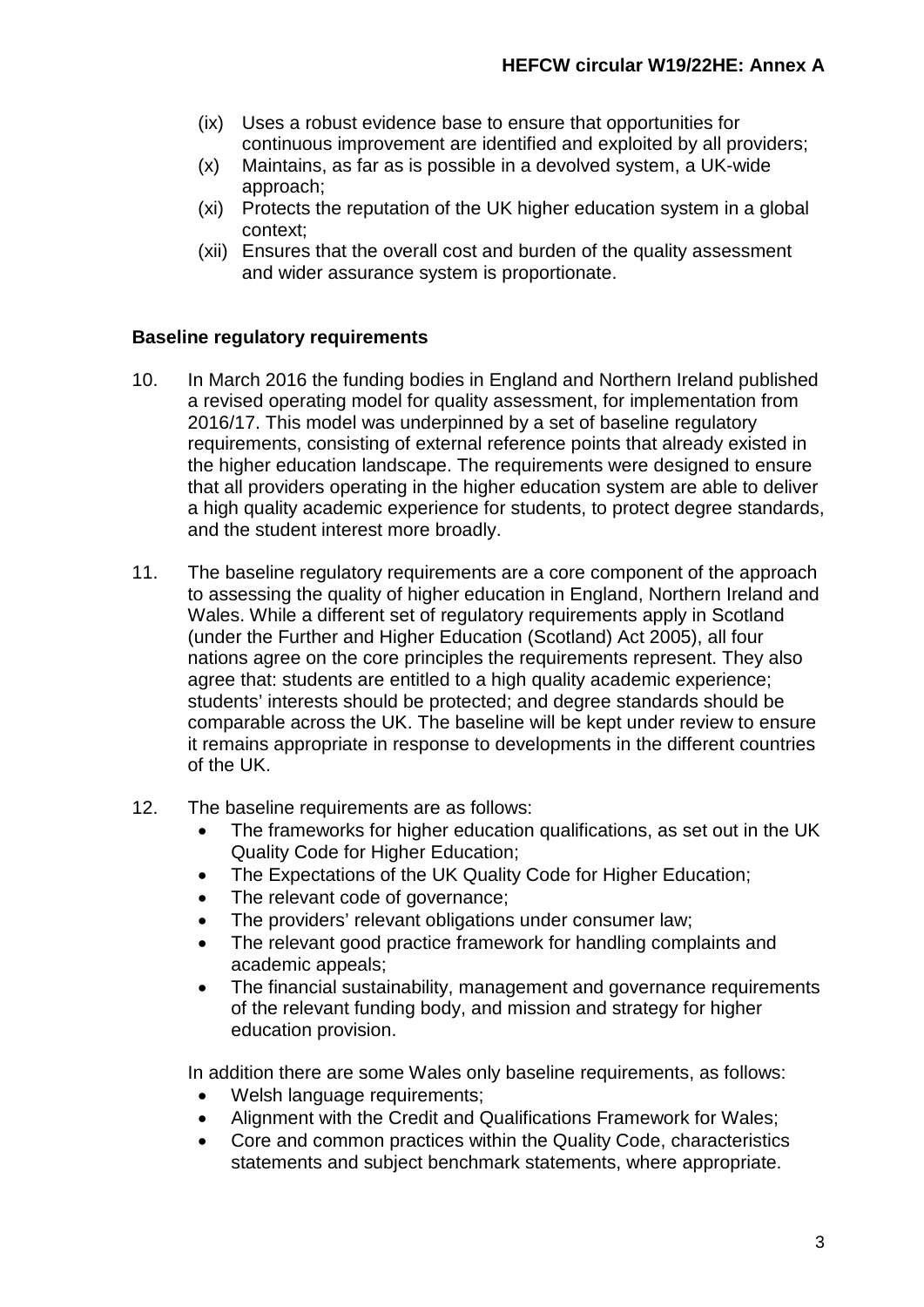13. A UK [Standing Committee for Quality Assessment](https://ukscqa.org.uk/) (UKSCQA) has been convened, bringing together the four funding bodies with sector and student representative bodies. This committee provides UK-wide consideration of quality assessment arrangements, including common baseline regulatory requirements.

### **Cross-cutting issues**

- 14. Cross-cutting issues include the:
	- Need to preserve the sense of a UK-wide quality system, as far as is possible in a devolved environment with increasingly diverse policy positions;
	- Need to ensure the continued compliance with international quality expectations, in particular in Europe;
	- Essential role of students as partners in the design and operation of quality assessment arrangements;
	- Design and implementation of a single coherent system which integrates the UK funding and regulatory bodies' approach to quality assessment and the English Government's arrangements for the Teaching Excellence and student outcomes Framework (TEF).

## **The Framework**

- 15. The Framework includes:
	- A gateway for entry for institutions wishing to become regulated for the first time, or apply for a Fee and Access Plan;
	- Arrangements for established providers, building on established and tested approaches to data benchmarking and analysis, intelligence gathering (including from students), risk assessment, and assurance;
	- Strengthened arrangements to secure degree standards and their reasonable comparability across the UK, led by the sector representative bodies;
	- Tailored but rapid intervention where necessary:
	- Protection of the international reputation of the UK higher education brand, including through the assurance of transnational education.
- 16. A representation of the framework is available at Figure 1 (and **Annex A**, for ease of reference). Providers wishing to become regulated need to undergo a Gateway review in order to become regulated for the first time, or apply for a Fee and Access Plan. Once regulated, providers are subject to all aspects of the Framework. The processes are not in any specific order. More information on each aspect is provided below.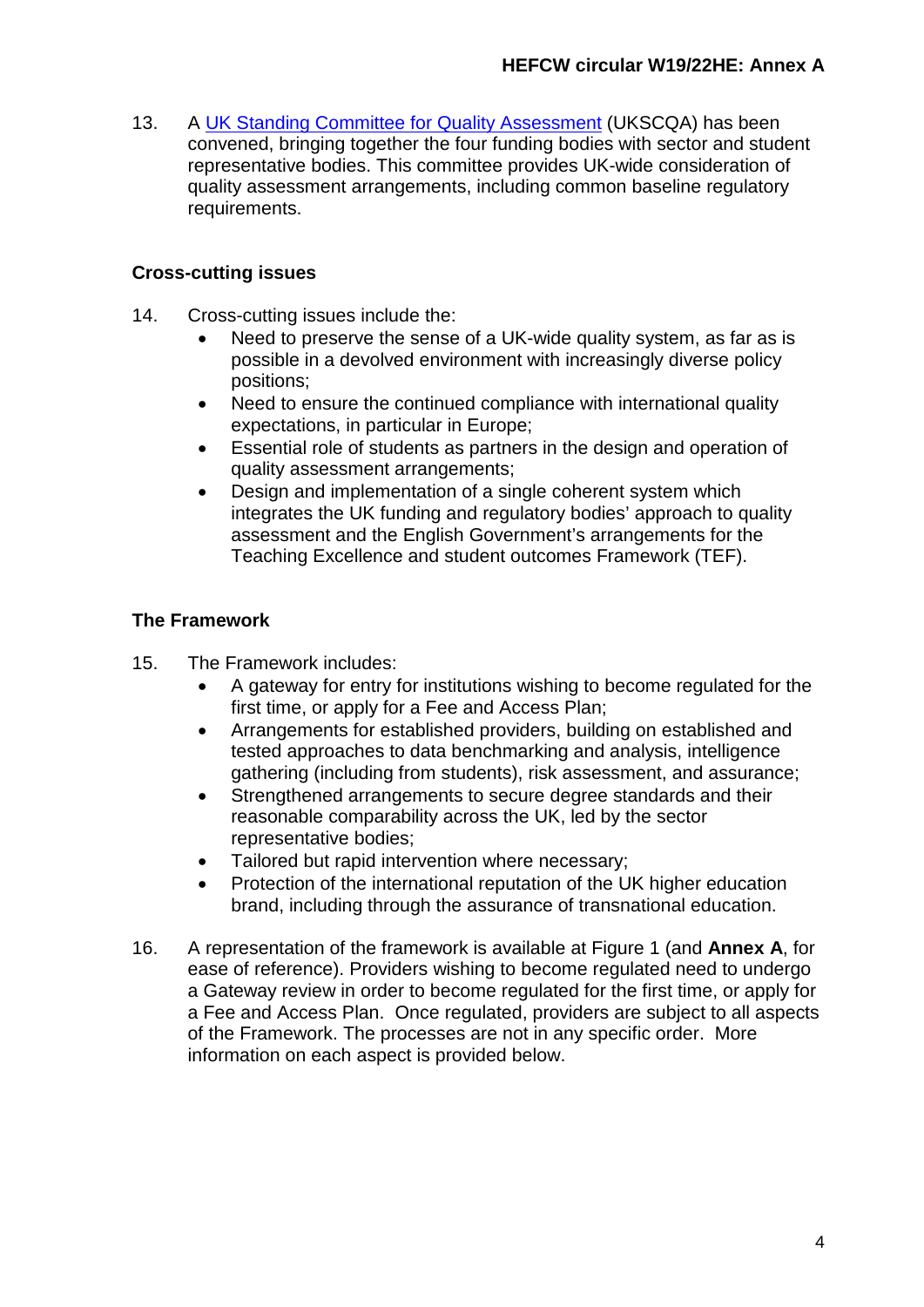| <b>Quality Assessment Framework</b>      |                                                                                                                                                                                     |                                                                                                                           |                                                                                                                                                                                                                                                                                              |                                                                                         |  |  |
|------------------------------------------|-------------------------------------------------------------------------------------------------------------------------------------------------------------------------------------|---------------------------------------------------------------------------------------------------------------------------|----------------------------------------------------------------------------------------------------------------------------------------------------------------------------------------------------------------------------------------------------------------------------------------------|-----------------------------------------------------------------------------------------|--|--|
| <b>Gateway</b>                           | <b>Arrangements</b><br>for<br>established<br>providers                                                                                                                              | <b>Tailored but</b><br>rapid<br><b>intervention</b>                                                                       | <b>Degree</b><br><b>Standards</b><br>and<br><b>Comparability</b>                                                                                                                                                                                                                             | <b>International</b><br><b>Reputation</b>                                               |  |  |
| • Gateway<br>Quality<br>review:<br>Wales | • Risk-based review<br>arrangements<br>• Scrutiny of data<br>• Annual assurance<br>from the<br>governing body<br>• Triennial visits<br>• Working in<br>partnership with<br>students | $\bullet$ HEFCW<br>complaints<br>process<br>$\bullet$ Guidance<br>$\bullet$ HEFCW's<br>Quality<br>Assessment<br>Committee | • Understanding<br>Degree<br>Algorithms<br>• Grade inflation /<br>improvement<br>• UK-wide Degree<br>classification:<br>statement of<br>intent<br>• Institutional<br>statements on<br>degree standards<br>$\bullet$ External<br>examining,<br>professional<br>development and<br>calibration | • UK Standing<br>Committee for<br>Quality<br>Assessment<br>• Transnational<br>oversight |  |  |

**Figure 1. Quality Assessment Framework for Wales**

#### **A gateway for entry for institutions wishing to become regulated for the first time, or apply for a Fee and Access Plan**

- 17. From 2017/18, institutions are required to undergo a [Gateway](https://www.qaa.ac.uk/reviewing-higher-education/types-of-review/gateway-quality-review-wales) Quality [Review: Wales](https://www.qaa.ac.uk/reviewing-higher-education/types-of-review/gateway-quality-review-wales) by a body specified by HEFCW, currently the Quality Assurance Agency for Higher Education<sup>1</sup>. An institution that successfully completes a gateway review might wish to apply for [specific designation,](https://www.hefcw.ac.uk/working_with_he_providers/he_wales_act_2015/course_designation.aspx) which enables students to access student support for named HE courses, provided they meet other requirements for this process.
- 18. Normally, four years<sup>[2](#page-5-1)</sup> after the initial gateway review, the institution can commission a further gateway review. If this review is successful, then the institution is deemed to have met HEFCW's quality assurance requirements prior to applying for a Fee and Access Plan<sup>[3](#page-5-2)</sup>. If an institution is successful in applying for a Fee and Access Plan then its students on all full-time HE programmes will have access to the full package of undergraduate student support.

```
www.hefcw.ac.uk/working_with_he_providers/he_wales_act_2015/fee_and_access_plan.aspx
```
<span id="page-5-0"></span><sup>&</sup>lt;sup>1</sup> See Circular W17/40HE [www.hefcw.ac.uk/publications/circulars/circulars\\_2017.aspx.](http://www.hefcw.ac.uk/publications/circulars/circulars_2017.aspx) Any updates<br>to this will be available at www.hefcw.ac.uk/policy areas/learning and teaching/ga fa wa.aspx

<span id="page-5-1"></span><sup>&</sup>lt;sup>2</sup> If an institution has a previous QAA review. this may meet some of the requirements – further information is available in circular W17/40HE

<span id="page-5-2"></span><sup>&</sup>lt;sup>3</sup> Fee and access plan applicants have to be an institution in Wales, that provides higher education and a charity. Applicants also have to provide information relating to its financial viability and the arrangements for the organisation and management of its financial affairs.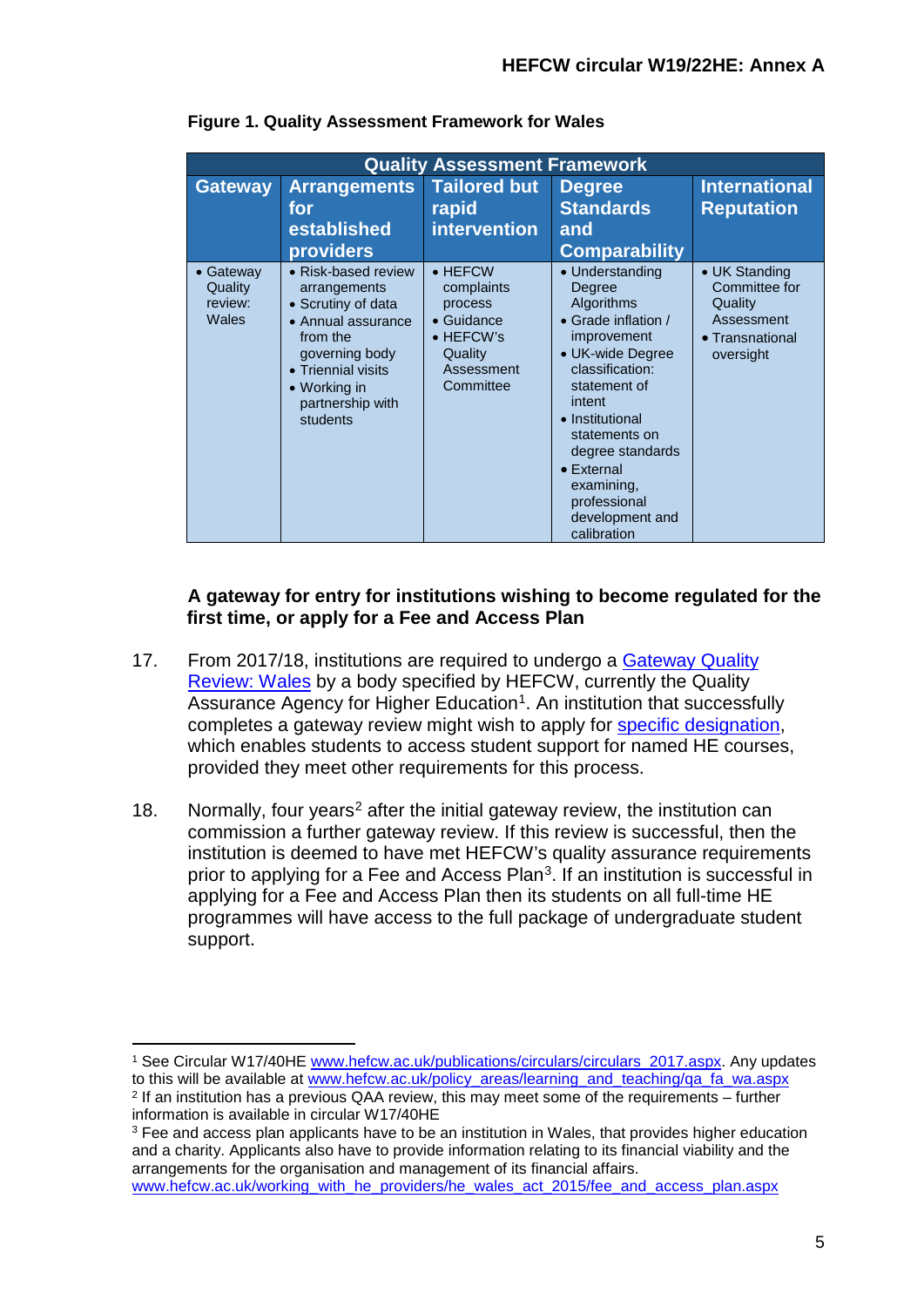## **Arrangements for established providers**

19. In Wales, regulated institutions are deemed to be established providers. Arrangements for these providers incorporate: risk-based review arrangements; scrutiny of data; annual assurance from the governing body; triennial visits; and monitoring the partnership arrangements between the student body and higher education. Scrutiny may include quality of provision at programme or course level, where appropriate and practicable.

#### Risk-based review arrangements

- 20. Regulated institutions are required to commission an external quality assurance review at least every six years.
- 21. The requirement for external quality assurance review addresses HEFCW's HEFCW's statutory responsibilities to ensure the quality assessment of education provided by and/or on behalf of regulated institutions. It provides the assurance required under the 2015 Act with regards to quality, to enable Fee and Access Plans to be approved, and therefore for regulated institutions to access student support for full-time undergraduate and PGCE courses.
- 22. The external quality assurance review must comply with the ESG requirements for such reviews. The ESG enable higher education providers to demonstrate quality and increase transparency, helping to build mutual trust and better recognition of their qualifications, programmes and other provision. The ESG are used by institutions and quality assurance agencies in the European Higher Education Area as a reference document for internal and external quality assurance systems in higher education.
- 23. Further information on the review requirements is available on our [website](https://www.hefcw.ac.uk/policy_areas/learning_and_teaching/qa_fa_wa.aspx)<sup>4</sup>. Circular W19/05HE sets out the means by which the review judgements inform the assessment of risk.
- 24. Universities Wales have established a framework arrangement with the [Quality Assurance Agency for Higher Education](http://www.qaa.ac.uk/en) (QAA) to deliver this external quality assurance review. The review has a strong focus on enhancement. Universities Wales have offered other regulated institutions the option of participating in these arrangements.

## Scrutiny of data

25. HEFCW scrutinises data, student views and other intelligence, and the information collected through HEFCW's annual accountability processes (including the annual accountability return). Much of this is done via HEFCW's institutional risk review process, as set out within our Procedures for assessing the quality of education (Circular [W19/05HE\)](https://www.hefcw.ac.uk/documents/publications/circulars/circulars_2019/W19%2005HE%20Procedures%20for%20assessing%20the%20quality%20of%20education.pdf).

<span id="page-6-0"></span> <sup>4</sup> [www.hefcw.ac.uk/policy\\_areas/learning\\_and\\_teaching/qa\\_fa\\_wa.aspx](https://www.hefcw.ac.uk/policy_areas/learning_and_teaching/qa_fa_wa.aspx)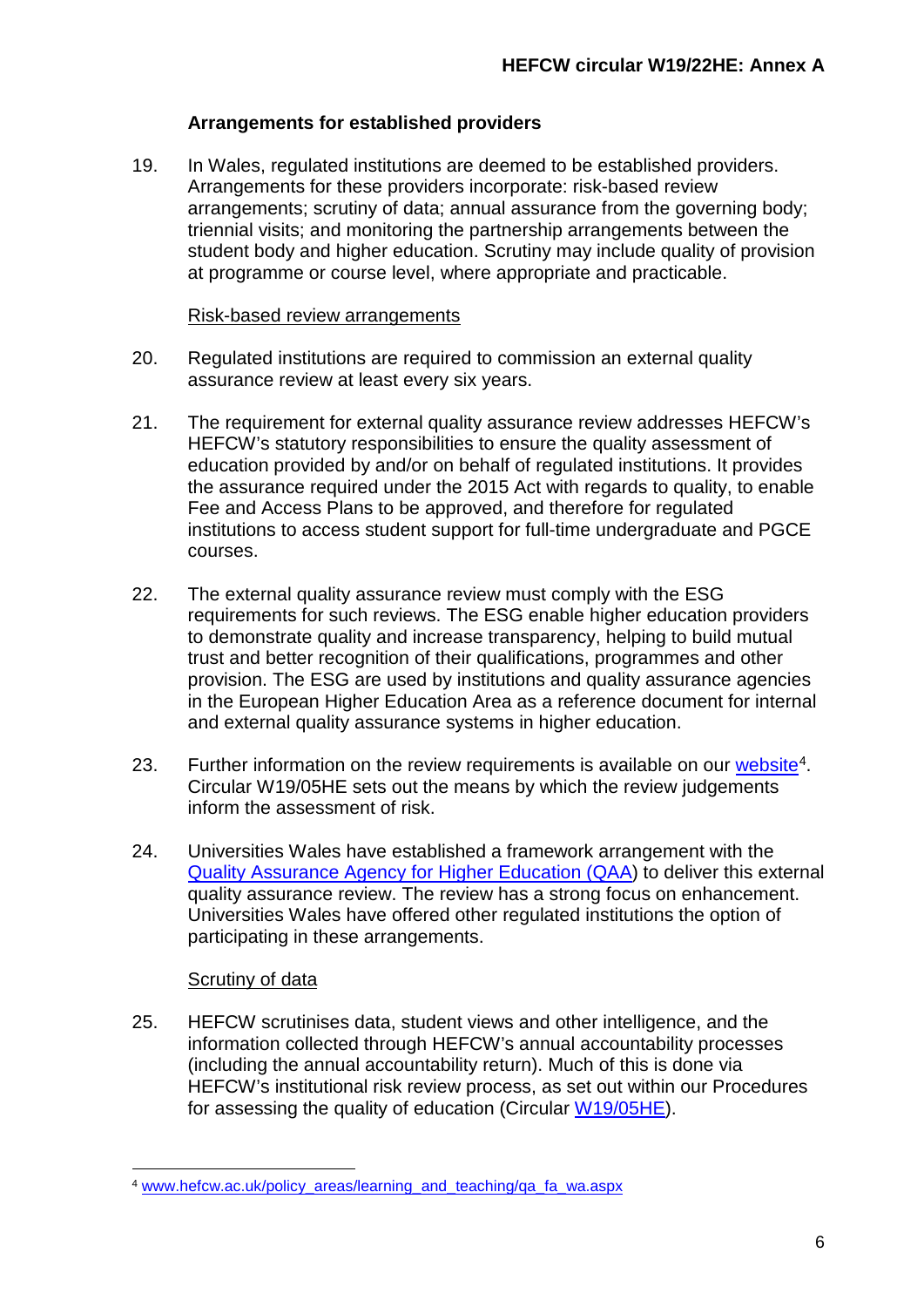- 26. The data which HEFCW considers in relation to its regulatory responsibilities includes:
	- Over/under-recruitment patterns;
	- Non-progression rates;
	- Non-completion rates;
	- National Student Survey outcomes:
	- Degree outcomes, including differential outcomes for students with different characteristics;
	- Employment outcomes;
	- TEF outcomes, for institutions which have chosen to participate
- 27. Analysis will also include the identification of trends in data, together with institutions' track records. However, such judgements will not be made solely on the use of data.
- 28. The use of data in this way will enable issues relating to protected groups under the Equalities Act 2010 to be identified. Our Quality Assessment Committee (QAC) considers this data for regulated institutions and provides advice on issues arising. This includes considering where institutions have achieved outcomes which are above benchmark, and where good practice might be shared. Advice from QAC will inform judgements in HEFCW's institutional risk review (IRR) process and Council decision-making.

#### Annual assurance from the governing body

- 29. The governing bodies of regulated institutions are required to provide annual assurance to HEFCW in relation to quality. They will be asked to confirm the following statements annually.
	- 1 The governing body has received a report taking account of the external quality assurance review, and an action plan has been put in place and implemented as appropriate, in partnership with the student body.
	- 2 The methodologies used as a basis to improve the student academic experience and student outcomes are, to the best of our knowledge, robust and appropriate.
	- 3 a) *For providers with degree awarding powers*: The standards of awards for which we are responsible have been appropriately set and maintained. b) *For providers without degree awarding powers*: The standards of awards for which we are responsible have been appropriately maintained.
	- 4 The governing body has considered a report on the annual dialogue between the institution and the Students' Union or equivalent, scrutinised student survey outcomes and confirmed that action plans had been put in place and implemented, in partnership with the student body.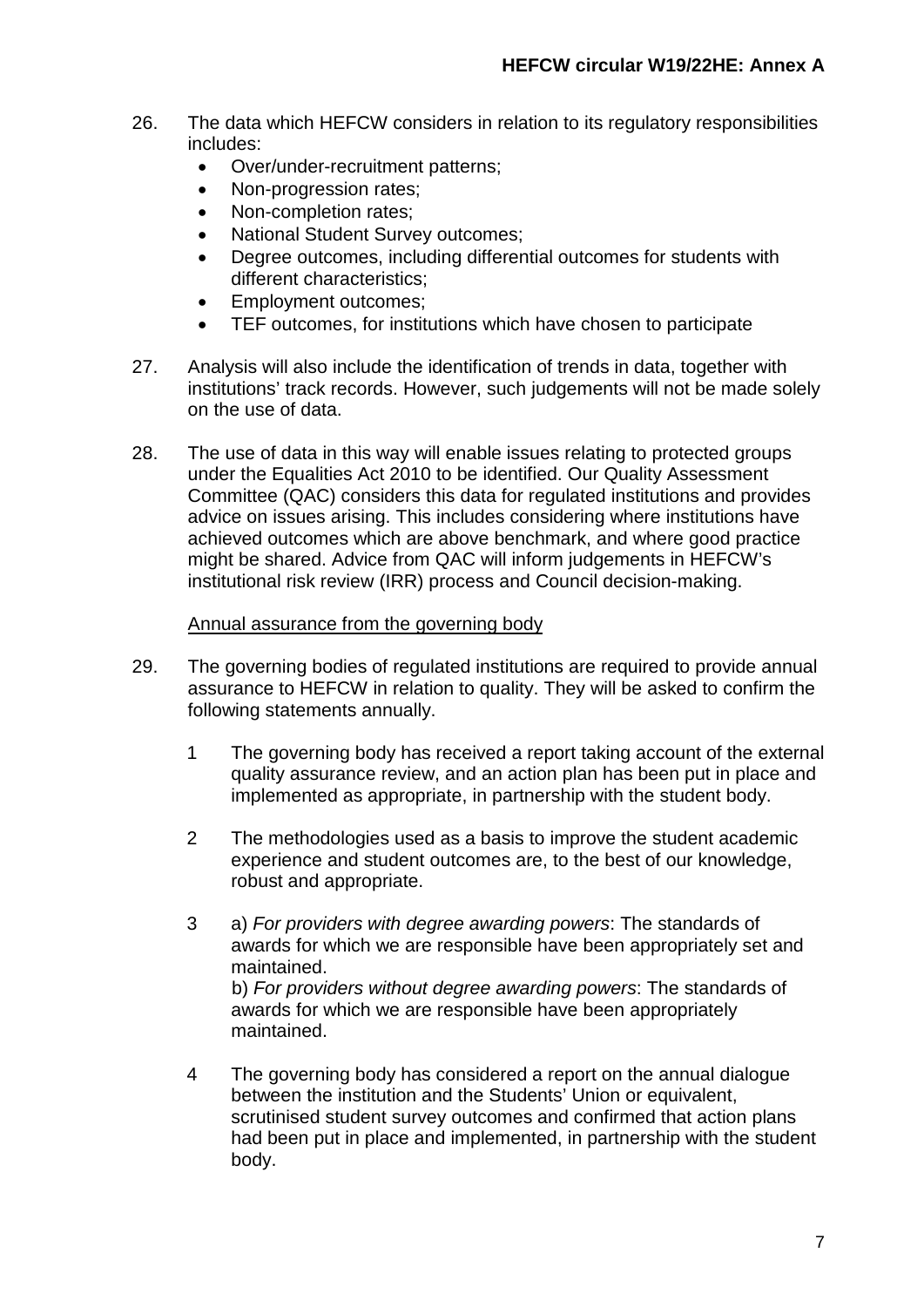- 5 The governing body has received a copy of the relationship agreement between the institution and the Students' Union or equivalent, and a copy of the student charter, both of which have been reviewed within the past year.
- 30. These statements collectively are designed to ensure that the institution maintains an appropriate focus both on enhancement and on working in partnership with the student body. If a governing body is unable to provide this assurance, then this may indicate that the provision is (likely to become) inadequate.[5](#page-8-0) Officers will triangulate these statements as part of the triennial assurance visits (see below), and outcomes will be considered within the IRR process and Fee and Access Planning process.

#### Triennial assurance visits

- 31. HEFCW has introduced a quality assurance element into triennial assurance visits to institutions.[6](#page-8-1) This will inform Council institutional visits and other visits and assurance processes. It will also inform our existing institutional risk review process<sup>[7](#page-8-2)</sup>, advised by our QAC, and the subsequent annual risk letter to the provider. It will also inform assessment of annual submissions of fee and access plans. Our engagement with institutions following this analysis will be risk-based and proportionate.
- 32. The triennial visit involves visiting the institution and holding separate meetings with:
	- The Students' Union and representatives;
	- Members of the Governing body;
	- Members of the senior management team, including staff with responsibility for quality.
- 33. The visit provides an opportunity for the institution to provide information on its enhancement activities, in order to demonstrate how it meets the changing needs of students. HEFCW officers subsequently produce a report, which is provided in draft to the institution to enable them to highlight matters of accuracy. The final report is provided to QAC for advice, and is also provided to Council to inform its engagement with institutions.
- 34. Officers expect that the institutional governing body will also consider this report.

<span id="page-8-0"></span> <sup>5</sup> Information on this is available in circular [W17/07HE](https://www.hefcw.ac.uk/documents/publications/circulars/circulars_2017/W17%2007HE%20Outcomes%20of%20consultation%20on%20governing%20body%20annual%20assurance%20statements%20related%20to%20quality.pdf) and [Annex A: Quality Assurance Statements](https://www.hefcw.ac.uk/documents/publications/circulars/circulars_2017/W17%2007HE%20Annex%20A%20Quality%20Assurance%20Statements%20for%20the%20Governing%20Bodies%20of%20Regulated%20Institutions.pdf)  [for the Governing Bodies of Regulated Institutions](https://www.hefcw.ac.uk/documents/publications/circulars/circulars_2017/W17%2007HE%20Annex%20A%20Quality%20Assurance%20Statements%20for%20the%20Governing%20Bodies%20of%20Regulated%20Institutions.pdf) <sup>6</sup> Further information is available at

<span id="page-8-1"></span>[www.hefcw.ac.uk/documents/policy\\_areas/learning\\_and\\_teaching/Triennial%20Assurance%20visit%](https://www.hefcw.ac.uk/documents/policy_areas/learning_and_teaching/Triennial%20Assurance%20visit%20leaflet%20English.pdf) [20leaflet%20English.pdf](https://www.hefcw.ac.uk/documents/policy_areas/learning_and_teaching/Triennial%20Assurance%20visit%20leaflet%20English.pdf)

<span id="page-8-2"></span> $\frac{7}{7}$  The process may be reviewed in light of our regulatory role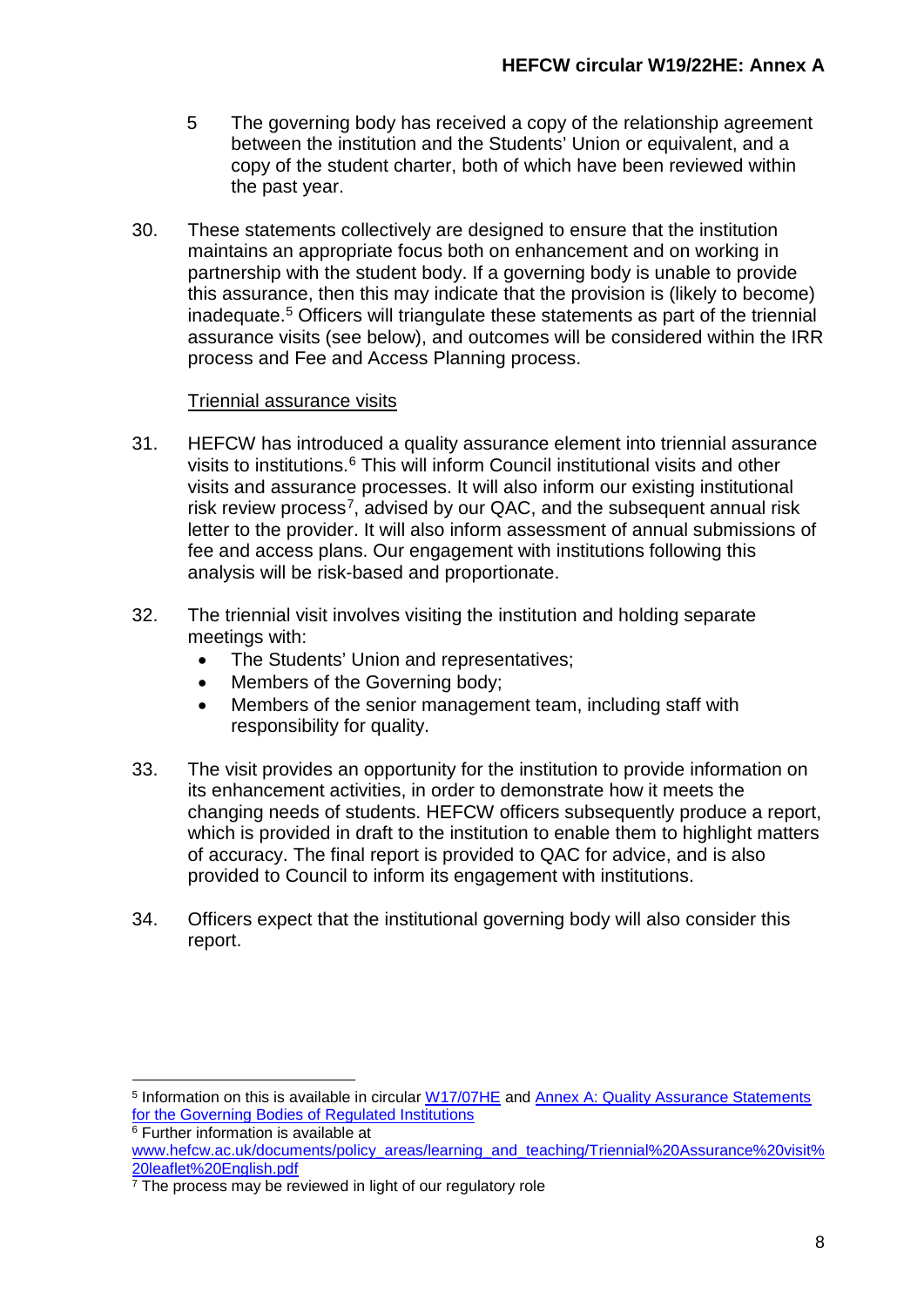#### Working in partnership with students

- 35. Partnership arrangements between the student body and higher education providers in Wales are well developed. This provides a range of opportunities for students to raise issues relating to quality, including via institutional review, the institution's own processes, the governing body, or directly with HEFCW.
- 36. We think gathering student views should be the role of the governing body, and that they must demonstrate how they have done this at the point of submitting a Fee and Access Plan application. In Wales, this is achieved through:
	- (i) Representation of students on the governing body and relevant institutional committees;
	- (ii) A report on the annual dialogue between the institution and the student body, eg via the annual quality report (AQR). It would be good practice for the student body to define within the document how it perceives quality and the reasonable needs of students<sup>8</sup>;
	- (iii) A requirement for every regulated institution to have a student charter;
	- (iv) Confirmation that the National Student Survey results have been scrutinised and action plans put in place in partnership with the student body;
	- (v) Inclusion of students as peer reviewers in the external review commissioned by the governing body, and through engagement with the student body through the external review;
	- (vi) Engagement with the student body through the HEFCW triennial assurance visits.

In addition, together with England and Northern Ireland, students are:

- (vii) members of the UKSCQA to oversee development of baseline regulatory requirements;
- (viii) able to report complaints about an individual provider for investigation through any concerns mechanism adopted.

Student organisations need to ensure that they represent the diverse student body, in order to ensure that the needs of all types of students are appropriately considered in their engagement with these processes, and with the development of Fee and Access Plans.

#### **Strengthened arrangements to secure degree standards and their reasonable comparability across the UK, led by the sector representative bodies**

37. Work in this area is considered by the UKSCQA, which advises on progress and outcomes, and aims to ensure that the value of qualifications across the UK is maintained. This includes attempting to understand grade improvement vs grade inflation. To date work on this area has included:

<span id="page-9-0"></span><sup>&</sup>lt;sup>8</sup> HEFCW may request copies of these documents prior to triennial visits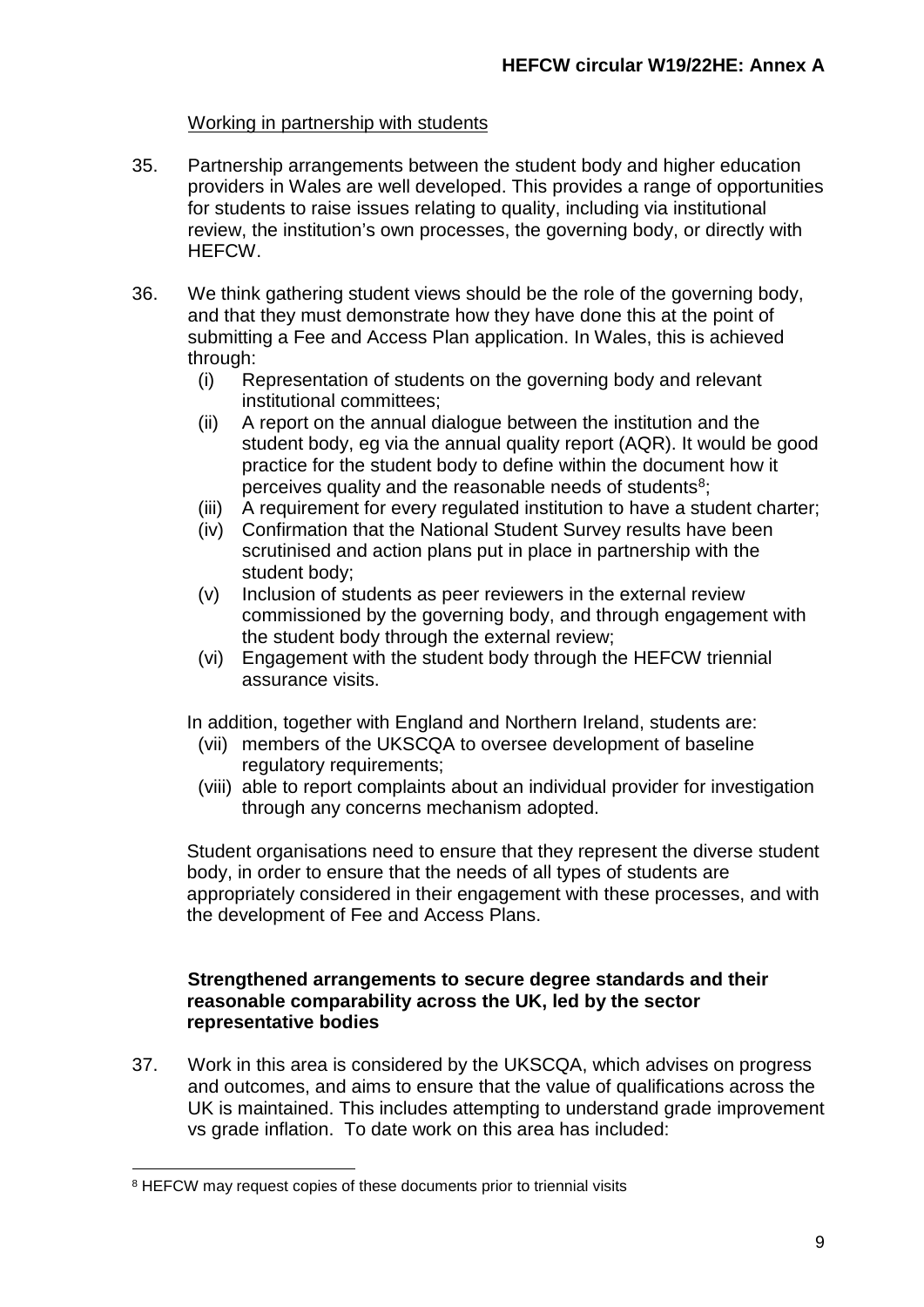- Universities UK and GuildHE work on Understanding Degree [Algorithms;](http://www.universitiesuk.ac.uk/policy-and-analysis/reports/Pages/understanding-degree-algorithms.aspx)
- Publication of the [UK Degree Classification: Statement of intent;](https://www.universitiesuk.ac.uk/policy-and-analysis/reports/Pages/degree-classification-statement-of-intent.aspx)
- Universities UK and GuildHE work on grade inflation / improvement;
- Work on essay mills, contract cheating, and plagiarism;
- Advance HE work on external examining, including information on professional development and calibration.
- 38. The UK statement of intent expresses a commitment to protecting the value of UK degrees, signed by sector representative groups and endorsed by the UKSCQA. Through this statement institutions commit to:
	- Ensure assessments continue to stretch and challenge students;
	- Review and explain how final degree classifications are calculated;
	- Support and strengthen the external examiners system;
	- Review and publish data and analysis on students' degree outcomes.
- 39. The document confirms that in Wales the statement is secured via the Quality Assessment Framework and elements of the external quality assurance review. Regulated institutions in Wales will publish statements articulating the outcomes of an internal review of degree standards by 2019/20.

## **Tailored but rapid intervention where necessary**

#### Complaints procedures

- 40. HEFCW has developed a procedure for [Complaints about institutions](http://www.hefcw.ac.uk/documents/publications/circulars/circulars_2017/W17%2028HE%20Complaints%20against%20HEIs%20procedure%20Annex%20B%20English.pdf)  [\(including concerns about standards and quality\)](http://www.hefcw.ac.uk/documents/publications/circulars/circulars_2017/W17%2028HE%20Complaints%20against%20HEIs%20procedure%20Annex%20B%20English.pdf). The process enables anyone who is aware of issues relating to the quality of education as defined under Section 18(2) of the 2015 Act (ie quality which is, or is likely to become, inadequate) to raise these directly with HEFCW.
- 41. This covers matters relating to standards and student academic experience. The issue must also affect, or have the potential to affect, a group of students rather than an individual. The issue should also normally have been raised through the institution's own procedures, prior to raising a HEFCW complaint.
- 42. In the first instance, HEFCW officers will undertake whatever work is considered necessary in relation to complaints regarding quality. This may include a preliminary investigation of the issue, if deemed appropriate. Should a full quality investigation be considered necessary, then HEFCW will normally refer the matter to the QAA. The investigation will lead to a report, which will normally be published on HEFCW's website within 30 days of issue.
- 43. Where institutions think there is reason to believe that the quality of provision is inadequate or likely to become inadequate as identified through their own processes including via complaints, they must treat this as a notifiable event, and inform HEFCW as soon as possible.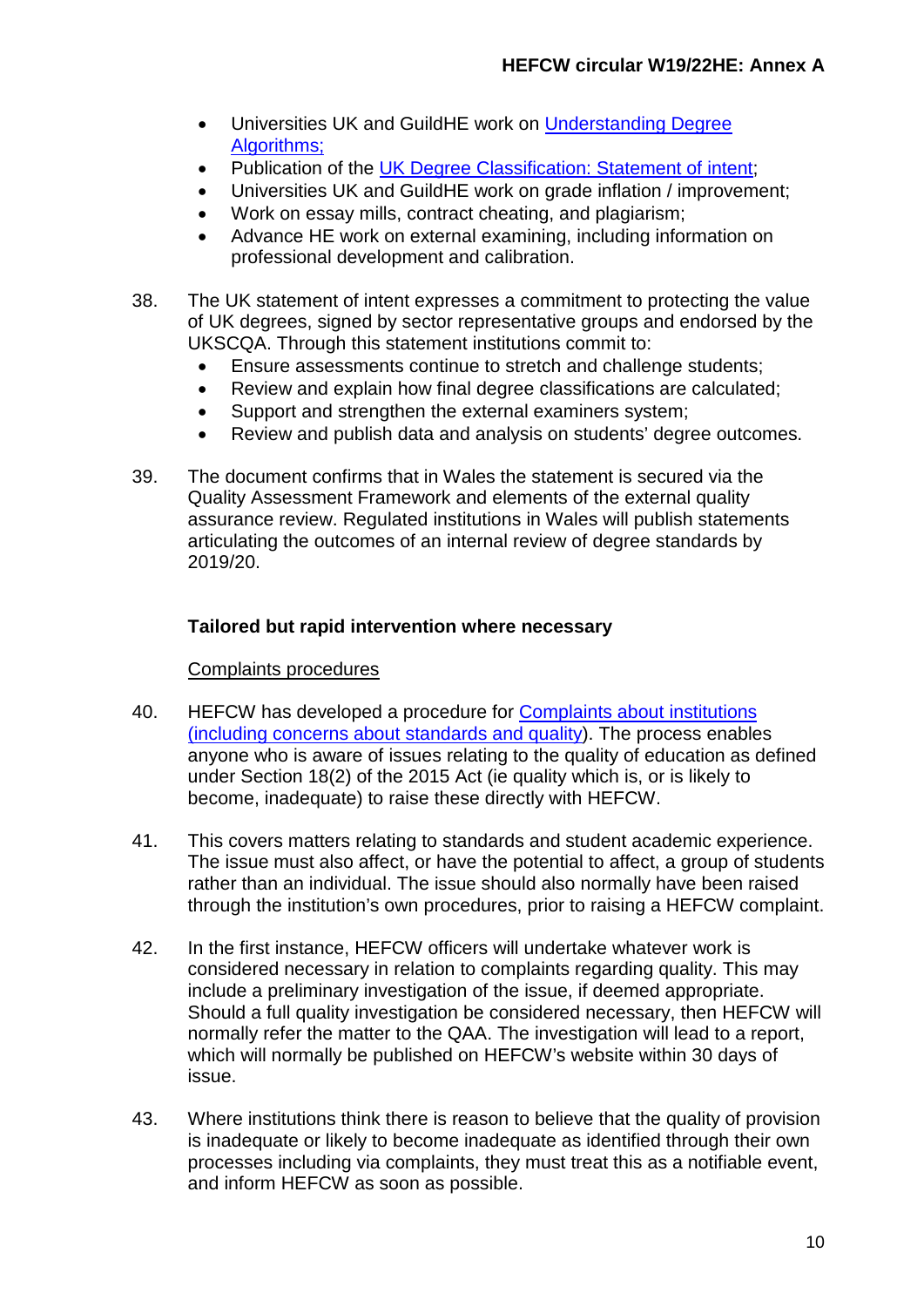#### **Guidance**

44. In addition, under the 2015 Act, HEFCW is empowered to issue or approve guidance about matters relevant to improving or maintaining the quality of education provided by (or on behalf of) regulated institutions. This includes guidance on matters HEFCW will consider in determining whether the quality of education is (likely to become) inadequate. HEFCW must consult on such guidance, which must subsequently be taken into account by the governing bodies of regulated institutions.

#### HEFCW's Quality Assessment Committee

45. HEFCW's Quality Assessment Committee advises HEFCW on matters relating to quality which is (likely to become) inadequate as set out in Circular W19/05HE. This includes advising on guidance prior to consultation, and on issues arising through other processes such as Fee and Access Planning, triennial review, or other engagements with institutions.

#### **Protection of the international reputation of the UK higher education brand, including through the assurance of transnational education**

- 46. This is achieved through the convening of the UKSCQA, which provides UKwide oversight of the common baseline regulatory requirements.
- 47. HEFCW will work with the QAA and the sector to ensure that appropriate oversight of transnational provision is maintained, either through overseas visits and/or case studies.

## **Additional information**

- 48. HEFCW will keep the Quality Assessment Framework under review. This will include taking account of UK-wide developments in relation to quality, where they impact on HEFCW's regulatory role. This will enable evaluation of whether:
	- the Framework meets the needs of Wales;
	- any changes are required;
	- there should be an increased focus on continuous improvement;
	- elements of the Framework need to be adapted as a result of changes in other parts of the UK;
	- elements of best practice could be incorporated into the Framework.
- 49. In addition, HEFCW recognises that the reasonable needs of students will change over time, eg in response to new technologies or forms of provision. This means that the Framework may also need to evolve to take account of these changes.